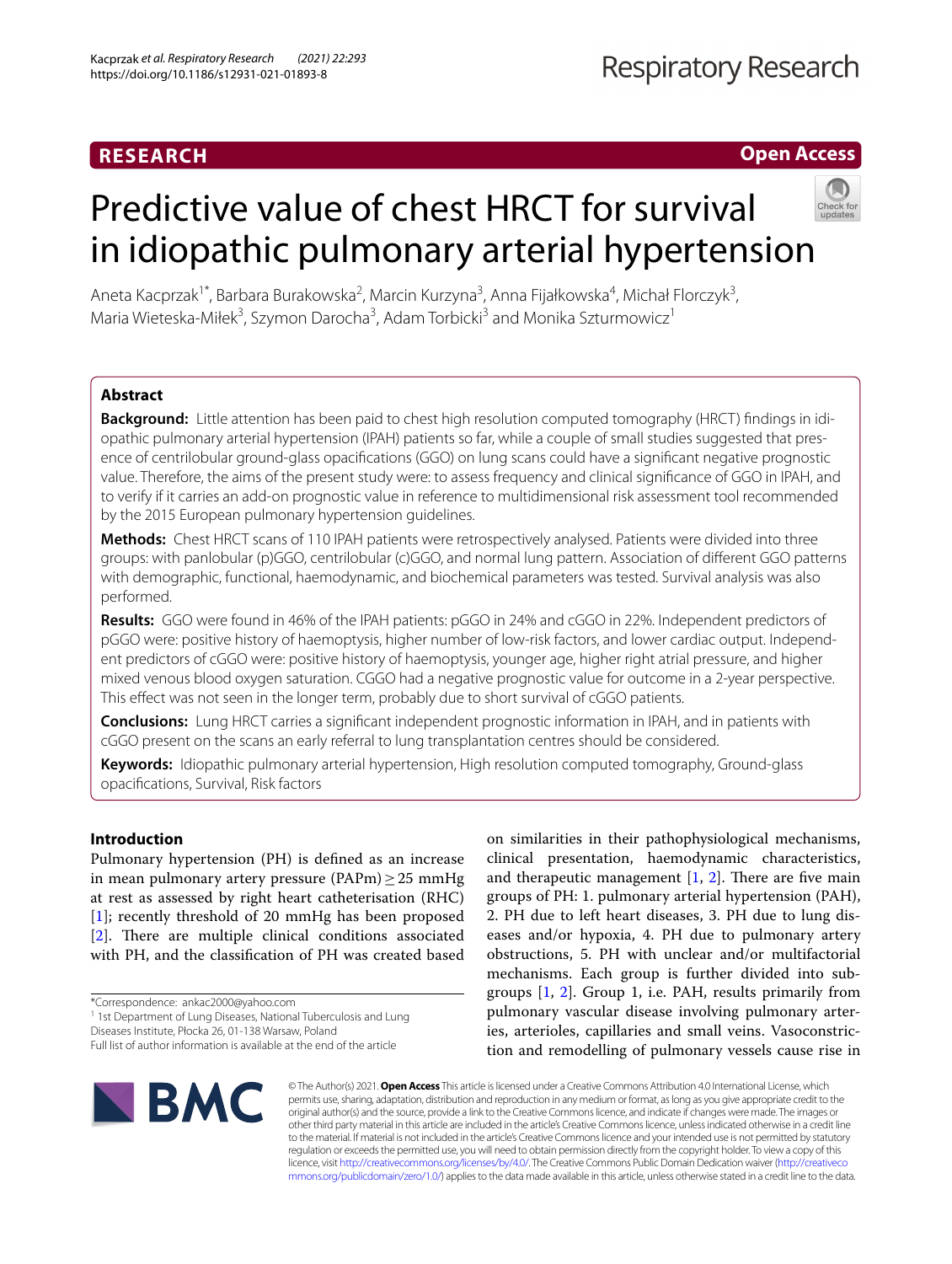pulmonary vascular resistance (PVR), which in turn leads to increase in PAP, and fnally adversely afects performance and structure of the right heart ventricle causing its failure [\[1\]](#page-9-0). PAH belongs to pre-capillary PH category and haemodynamic defnition corresponding with it includes: PAPm≥25 mmHg, pulmonary artery wedge pressure (PAWP) ≤ 15 mmHg, PVR ≥ 3 Wood Units [\[1](#page-9-0)]. PAH group encompasses following subtypes: idiopathic (I)PAH, heritable (H)PAH, drug- and toxin-induced PAH, PAH associated with: connective tissue disease, human immunodefciency virus (HIV) infections, portal hypertension, congenital heart disease, or schistosomiasis, PAH long-term responders to calcium channel blockers, PAH with overt features of venous/capillaries involvement, and fnally persistent PH of the newborn syndrome [[1,](#page-9-0) [2\]](#page-9-1). IPAH is diagnosed in cases without any family history of PH or known triggering factor [\[1](#page-9-0)]. HPAH occurs in a familial context due to mutations in PAH predisposing genes, most frequently in bone morphogenetic protein receptor 2 (BMPR2) gene  $[1]$  $[1]$ . There are no signifcant diferences between IPAH and HPAH in terms of clinical, radiological, and haemodynamic presentation, the disease course, management or prognosis. PAH with overt features of venous/capillaries involvement includes pulmonary veno-occlusive disease (PVOD) and pulmonary capillary haemangiomatosis (PCH). In PVOD/PCH venous and capillary involvement is more prominent than in other PAH forms. PVOD/PCH may be idiopathic, heritable, induced by drugs, toxins, and radiation, or it can complicate the course of connective tissue disease and HIV infection [\[1](#page-9-0)]. More pronounced pulmonary venous/capillary involvement is associated with a poor prognosis, a limited response to PAH therapy and a risk of pulmonary oedema with these treatments  $[1, 3-5]$  $[1, 3-5]$  $[1, 3-5]$  $[1, 3-5]$ . Ultimate distinction between PVOD/PCH and I/HPAH can be made only on histopathologic or genetic basis [\[1](#page-9-0)]. The former can be applied only either post-mortem or in cases of lung transplantation (LTx) because lung biopsy is contraindicated in PH. The latter requires confirmation of biallelic mutations in the eukaryotic translation initiation factor 2alpha kinase 4 (EIF1AK4) gene — present in all patients with heritable form of PVOD/PCH and in about 25% of sporadic cases [\[1](#page-9-0), [5\]](#page-9-3). However, the diagnosis may be strongly suspected in PAH cases with very low lung difusion capacity for carbon monoxide (DLCO), resting hypoxemia, severe exertional desaturation, pulmonary oedema in response to PAH therapy, and the characteristic triad of fndings on chest high resolution computed tomography (HRCT): centrilobular ground-glass opacities, mediastinal lymphadenopathy, and smooth thickening of the interlobular septa [\[1](#page-9-0), [3–](#page-9-2)[6](#page-10-0)]. Normal chest HRCT doesn't exclude PVOD/PCH, though [\[3](#page-9-2), [5\]](#page-9-3).

Ground-glass opacities (GGO) is a radiological term for areas of hazy increased lung parenchyma density not sufficient to obscure bronchial and vascular margins on chest HRCT  $[7]$  $[7]$  $[7]$ . They are non-specific findings, and there are two patterns of GGO distribution: centrilobular (cGGO) and panlobular (pGGO) [[7,](#page-10-1) [8](#page-10-2)]. CGGO, also called centrilobular nodules, are related to centrilobular core structures such as arterioles, bronchioles, a surrounding lymphatic network, and supporting connective tissue. On HRCT scans centrilobular nodules may have focal, multifocal, or difuse appearance. CGGO correspond to various types of histological pictures depending on disease entity [[8\]](#page-10-2). PGGO usually refect afection of the air space, interstitium, or both these compartments; it can be caused by alveolar or interstitial oedema, an infammatory process or alveolar haemorrhage [[7–](#page-10-1)[9\]](#page-10-3). In IPAH, lung scans are expected to display no signifcant abnormalities that would suggest underling respiratory disease [[1](#page-9-0)]. On the other hand, it is now well recognised that up to 50% of PAH patients may present GGO on HRCT scans despite not having any airway or lung parenchymal disease [[1,](#page-9-0) [3](#page-9-2), [6](#page-10-0), [10–](#page-10-4)[17](#page-10-5)]. CGGO were seen in 23–28% of patients with I/H/anorexigen-induced PAH, with no signs of PVOD/ PCH on lung pathologic evaluation [[3,](#page-9-2) [6,](#page-10-0) [15\]](#page-10-6).

IPAH remains a life-threatening disease despite constant development of therapeutic options and improved management plans [[1](#page-9-0), [18](#page-10-7)[–24](#page-10-8)]. Current medical therapies aim to overcome imbalance between vasoactive and vasodilator mediators and restore the endothelial cell function in pulmonary arterial bed, as these elements play essential role in pulmonary vascular remodelling in PAH. PAH-specifc medications include: prostacyclin analogues and receptor agonists, phosphodiesterase 5 inhibitors, endothelin-receptor antagonists, and cyclic guanosine monophosphate activators  $[1, 25]$  $[1, 25]$  $[1, 25]$  $[1, 25]$ . The ultimate cure for advanced IPAH is LTx [[1\]](#page-9-0), but the procedure carries a signifcant risk of severe complications and death  $[26]$  $[26]$ . Therefore, a referral for LTx requires a careful consideration of risks and benefts. Referral timing should be based on a patient's individual survival prognosis and expected waiting time on local transplant list  $[1, 27, 28]$  $[1, 27, 28]$  $[1, 27, 28]$  $[1, 27, 28]$  $[1, 27, 28]$  $[1, 27, 28]$ . There are few risk stratifcation tools, such as REVEAL score [[29](#page-10-13)] and European Society of Cardiology (ESC)/European Respiratory Society (ERS) strategy [[1\]](#page-9-0), recommended for prognosis assessment [[1](#page-9-0), [28](#page-10-12)]. Still, many IPAH patients die being referred for LTx too late or not at all [[18](#page-10-7)[–23](#page-10-14), [30,](#page-10-15) [31\]](#page-10-16). Neither REVEAL score nor ESC/ERS risk assessment tool incorporates fndings of chest HRCT, while presence of cGGO on the lung scans has been reported to have a signifcant prognostic value for outcome in IPAH patients in few studies [[11](#page-10-17), [12](#page-10-18)].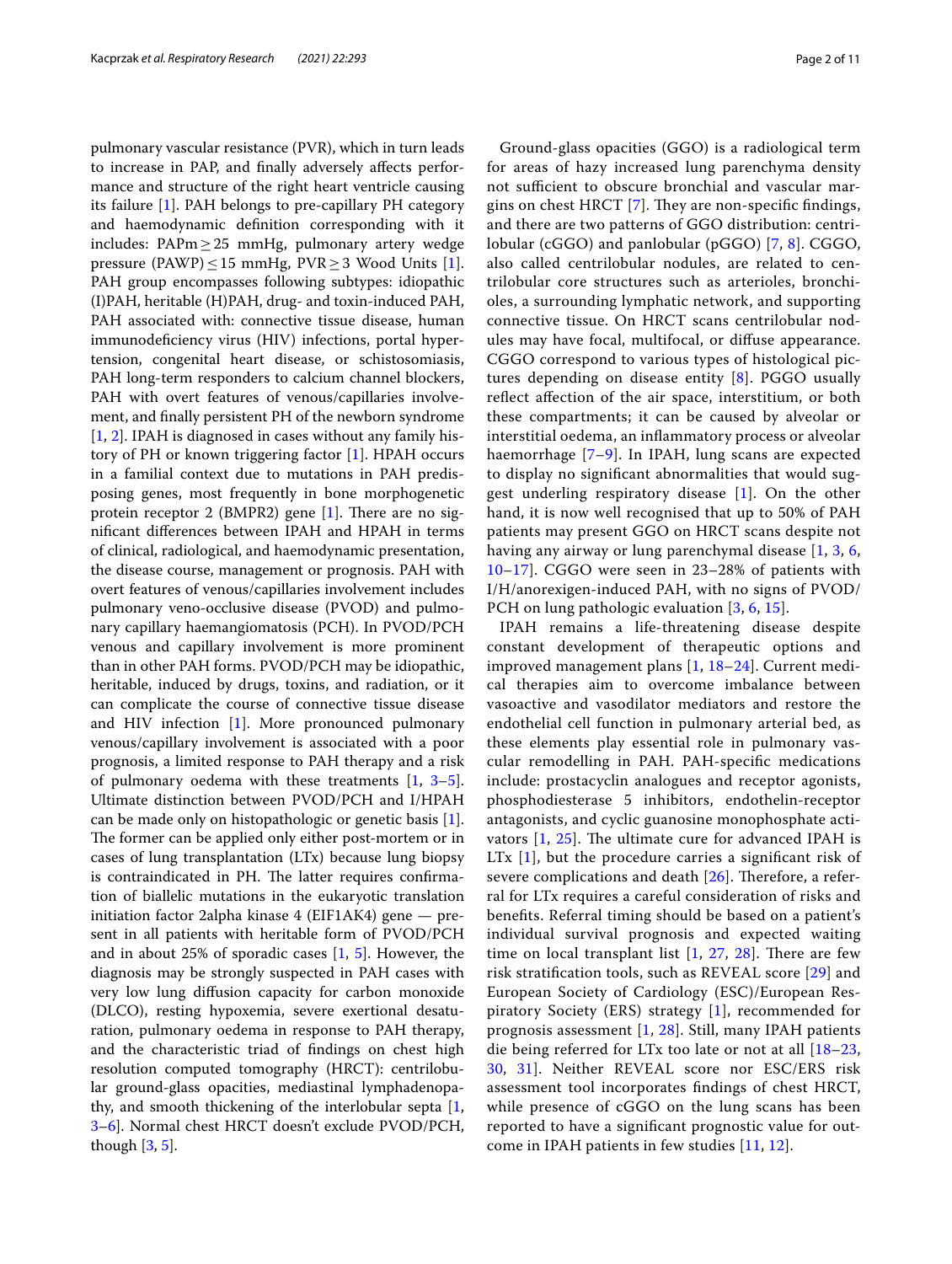Although well appreciated, the phenomenon of inhomogeneous lung attenuation in IPAH has not been thoroughly investigated and described. Consequently, the objectives of our study were: to assess frequency and clinical signifcance of GGO in IPAH, and to verify if it carries an add-on prognostic value in reference to ESC/

# **Method**

Patients diagnosed with IPAH in our hospital between 1997 and 2011, and for whom chest HRCT scans were available for review, were retrospectively analysed. Diagnosis of IPAH was based on evidence of PAH on RHC and exclusion of known causes of PH. All included patients had PAPm ≥ 25 mmHg, PAWP ≤ 15 mmHg, and PVR>3 Wood units [[1\]](#page-9-0). All patients underwent broad diferential workup of PH. It included anamnesis covering personal and familial medical history, exposure to drugs and toxins, as well as physical examination fndings and additional tests. Left heart diseases and congenital heart diseases were excluded with means of echocardiography and RHC (normal PAWP), lung diseases were excluded on the basis of pulmonary function testing and HRCT scanning, pulmonary artery obstruction was excluded with pulmonary artery contrast enhanced CT and perfusion lung scintigraphy. All patients had connective tissue disease ruled out, negative testing for HIV infection, and negative abdominal ultrasound for portal hypertension. Two of included patients had unclear familial history of PH. The studied group did not contain patients with high clinical suspicion of PVOD/PCH, i.e. patients with a characteristic triad of chest HRCT fndings, or patients who developed pulmonary congestion in response to vasodilators. However, no histopathologic verifcation or genetic testing were performed, so the cohort could include patients with HPAH or PAH in the course of PVOD/PCH.

The HRCT examinations were performed between Jan 1997 and Nov 2011, with use of either a single-row helical unit Picker PQ 2000 (Siemens) or a multi-row Somatom Sensation 16 (Siemens). In part of the patients images were obtained with a sequential acquisition technique with 1-mm section thickness at 10 mm intervals, in others high resolution images were reconstructed from contrast enhanced spiral acquisition. All scans were acquired in the supine position, at end-inspiration. There were no diferences in the radiological protocols between studies obtained with both CT equipments, and diferences in technical specifcations of both units made no impact on assessment of elements included in the analysis. The images were reassessed by the radiologist experienced both in PH and interstitial lung diseases, blinded to patients' clinical details and outcomes. The main focus was on assessment of lung parenchyma homogeneity, and patients were divided into three groups: with cGGO pattern, with pGGO pattern, and with normal pattern. CGGO were further evaluated as distributed evenly or with a zonal predominance, pGGO as patchy or perihilar. Mediastinal lymphadenopathy (smallest diameter>10 mm) and smooth thickening of interlobular septa were also recorded.

Data collected for analyses were: sex, age at the time of chest HRCT, cigarette smoking status, history of haemoptysis, presence of patent foramen ovale, World Health Organisation functional class (WHO FC), 6-min walking test results (distance, pre-test and the lowest exertional oxygen saturation measured with pulse oximeter), plasma N-terminal pro-brain natriuretic peptide (NTproBNP), DLCO percent of predicted value (%pred), haemodynamic parameters: mean right atrial pressure (RAPm), systolic, diastolic and mean pulmonary artery pressures, cardiac output (CO) and cardiac index (CI), mixed venous blood oxygen saturation (Svo<sub>2</sub>), PVR [\[32](#page-10-19)], result of acute vasoreactivity testing (responder or nonresponder according to ESC/ERS guidelines defnition [[1\]](#page-9-0)). Median (IQR) interval between chest HRCT and RHC was 10 (3–74) days. All other risk factors were assessed simultaneously, i.e. during the same hospitalisation, with chest HRCT scanning.

For risk stratifcation 6 of 13 risk factors recommended in the 2015 ESC/ERS PH guidelines were used: WHO FC, 6-min walking test distance (6MWD), NT-proBNP plasma level, RAPm, CI, and  $SvO<sub>2</sub>$ , with cut-off values and three levels of risk as proposed in the document [\[1](#page-9-0)]. The method to calculate each patient's risk was adopted from Kylhammar et al.  $[22]$  $[22]$ . The French approach based on number of low-risk factors was also applied [\[21](#page-10-21)].

The STATISTICA v. 13 (Statsoft) computer software was used for statistical analysis. Continues data were presented as median with interquartile range, and Kruskal–Wallis' or U Mann–Whitney's tests were used for comparison between three or two groups, respectively. Categorical variables were shown as actual number with percentage where appropriate, and the Pearson's chi-square test was used for comparison between groups. Logistic regression was performed to determine factors associated with diferent HRCT patterns, the normal pattern was a reference class. The Somers' D was used to built the multivariate regression models. Transplantfree survival was calculated from the date of chest HRCT scanning to the date of death or LTx (complete observation) or the date of last follow-up, with 23rd Apr 2020 terminating the period of observation. Survival analysis was performed using the Kaplan–Meier method. Survival between groups was compared with log-rank test. Univariable and multivariable Cox proportional hazards

ERS multidimensional risk assessment tool.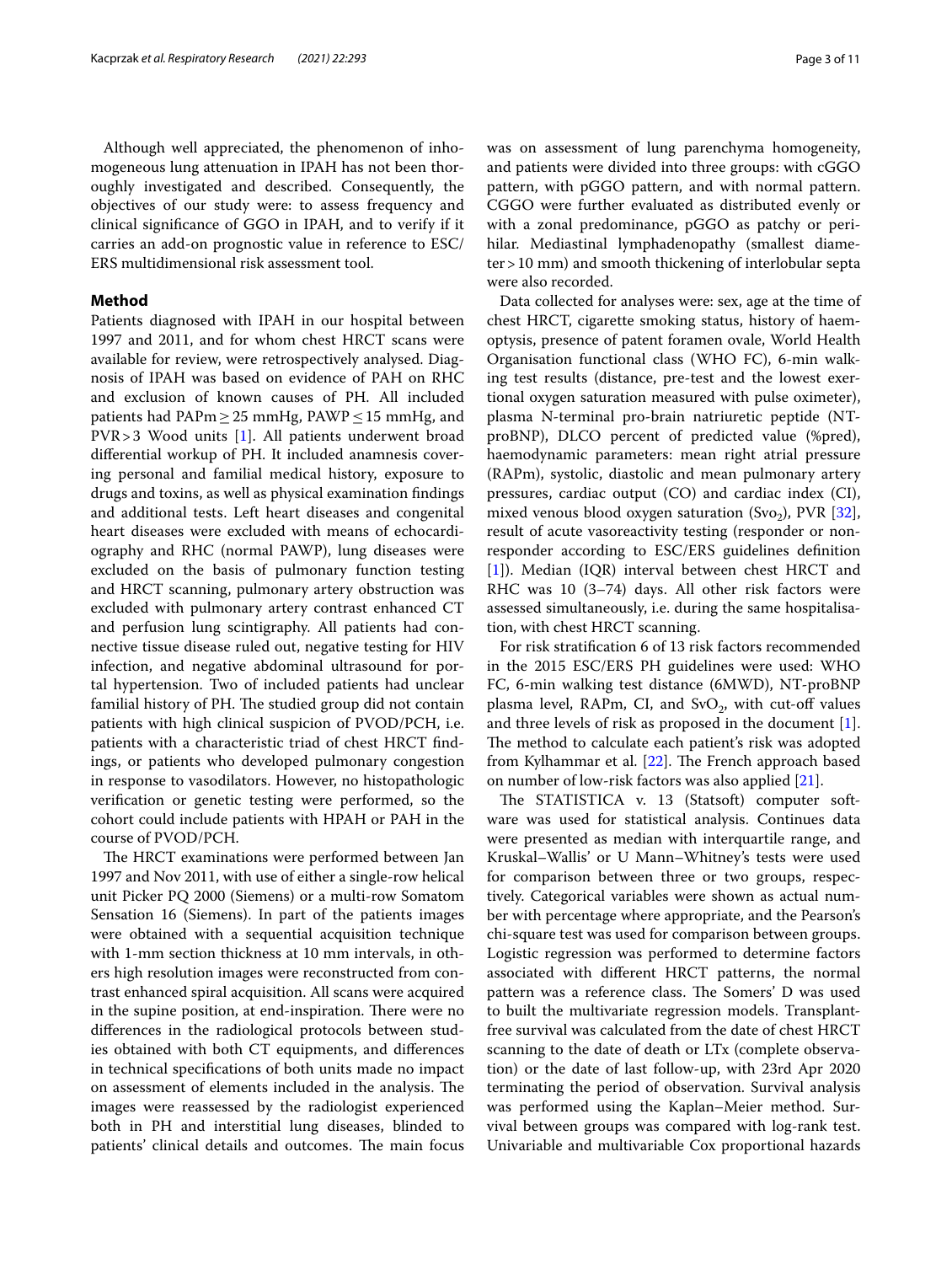models were used to evaluate the predictive value of the HRCT patterns as well as the other analysed variables. Parameters with  $p < 0.2$  in the univariate analysis were included in the multivariate analysis. Hazard ratios (HR) with 95% confdence interval (95% CI) were presented. P<0.05 was considered statistically signifcant.

No ethics committee approval or informed consent were required due to retrospective character of this study. It was conducted in agreement with the Declaration of Helsinki and the European General Data Protection Regulation.

# **Results**

## **General characteristics and chest HRCT fndings**

The studied group consisted of 110 IPAH patients: 102 (93%) incident, 80 (73%) women, age median value was 44.3 years (range 17.3–78.5 years). Fifty (46%) patients had the abnormal lung pattern on HRCT scans. The pGGO were found in 26 (24%) patients, perihilar localisation was seen in 50% of them. The cGGO were found in 24 (22%) patients, nodules were widespread and with no specific zonal predominance in all cases. The remaining 54% of the patients were classifed as normal HRCT pattern. One patient with pGGO had lymphadenopathy and septal thickening. Among patients with cGGO, two had lymphadenopathy, and another one had septal thickening. Three patients with normal pattern had lymphadenopathy. The characteristics of the whole studied group, as well as detailed comparison of the three groups according to the lung HRCT pattern are presented in Tables [1](#page-3-0) and [2,](#page-4-0) GGO patterns are shown in Fig. [1.](#page-4-1)

The abnormal HRCT pattern was more frequent in women (29% had pGGO, 25% cGGO, and 49% normal pattern) than in man (10% had pGGO, 13% cGGO, and 77% normal pattern),  $p = 0.004$ . Patients with abnormal pattern had lower median age: 37.5

<span id="page-3-0"></span>**Table 1** Demographic, functional and biochemical parameters for the whole group and according to the HRCT pattern

|                                    | <b>All patients</b> |                          | cGGO pattern |                         | pGGO pattern |                        | Normal pattern |                          | p value* |
|------------------------------------|---------------------|--------------------------|--------------|-------------------------|--------------|------------------------|----------------|--------------------------|----------|
|                                    | N                   | Median (IQR) or<br>N(% ) | N            | Median (IQR) or<br>N(%) | N            | Median (IQR) or<br>N(% | N              | Median (IQR) or<br>N(% ) |          |
| Age [years]                        | 110                 | 44.3 (30.0-56.6)         | 24           | 32.1 (24.3-49.0)        | 26           | 44 (27-49.6)           | 60             | 46.8 (37.6-59.0)         | 0.064    |
| Age $<$ 40 years                   | 110                 | 44 (40)                  | 24           | 15(63)                  | 26           | 12(46)                 | 60             | 17(28)                   | 0.012    |
| Sex female:male                    | 110                 | 80:30 (73:27)            | 24           | 20:4 (83:17)            | 26           | 23:3 (88:12)           | 60             | 37:23 (62:38)            | 0.016    |
| Ever-smokers                       | 106                 | 41 (39)                  | 21           | 9(43)                   | 26           | 5(19)                  | 59             | 27(46)                   | 0.062    |
| Positive history of<br>haemoptysis | 108                 | 18(16)                   | 24           | 7(29)                   | 26           | 6(23)                  | 58             | 5(9)                     | 0.046    |
| PFO                                | 93                  | 29(31)                   | 22           | 7(32)                   | 20           | 8(40)                  | 59             | 14(27)                   | 0.59     |
| WHO FC:                            | 107                 |                          | 24           |                         | 26           |                        | 57             |                          | 0.14     |
| $\mathbf{1}$                       |                     | 0                        |              | $\mathbf{0}$            |              | $\circ$                |                | $\Omega$                 |          |
| $\overline{2}$                     |                     | 57(53)                   |              | 14(58)                  |              | 17(65)                 |                | 26(46)                   |          |
| 3                                  |                     | 44 (41)                  |              | 7(29)                   |              | 8(31)                  |                | 29(51)                   |          |
| $\overline{4}$                     |                     | 6(6)                     |              | 3(13)                   |              | 1(4)                   |                | 2(4)                     |          |
| DLCO [%pred]                       | 84                  | 66.8 (52.8-76.5)         | 15           | 58.7 (33.4-71.6)        | 21           | 70.6 (60.4-73.6)       | 48             | 66.7 (39.0-83.1)         | 0.27     |
| 6MWD [m]                           | 105                 | 396 (318-474)            | 21           | 436 (380-484)           | 26           | 415.5 (380-484)        | 58             | 379.5 (298.0-450.0)      | 0.06     |
| 6MWD risk group:                   | 105                 |                          | 21           |                         | 26           |                        | 58             |                          | 0.34     |
| Low                                |                     | 37(35)                   |              | 10(48)                  |              | 11(42)                 |                | 16(28)                   |          |
| Intermediate                       |                     | 63 (60)                  |              | 11(52)                  |              | 14(54)                 |                | 38 (66)                  |          |
| High                               |                     | 5(5)                     |              | 0(0)                    |              | 1(4)                   |                | 4(7)                     |          |
| SpO <sub>2</sub> [%]               | 105                 | 86 (92-97)               | 21           | 96 (92-97)              | 26           | 96.5 (93-98)           | 58             | 95.0 (91.0-97.0)         | 0.20     |
| 6MWT ASpO <sub>2</sub>             | 102                 | $5(1-8)$                 | 21           | $5(3-9)$                | 26           | $4.5(2-8)$             | 55             | $4.0(0.0 - 9.0)$         | 0.50     |
| NT-proBNP [pq/ml]                  | 83                  | 1079 (332-2592)          | 22           | 1619.5 (422.9-4331.0)   | 21           | 825 (219.9-1610.0)     | 40             | 1121.0 (360.0-2599.0)    | 0.30     |
| NT-proBNP risk group:              | 83                  |                          | 22           |                         | 21           |                        | 40             |                          | 0.54     |
| Low                                |                     | 18(22)                   |              | 4(18)                   |              | 6(28.5)                |                | 8(20)                    |          |
| Intermediate                       |                     | 29 (35)                  |              | 6(27)                   |              | 9(43)                  |                | 14(35)                   |          |
| High                               |                     | 36(43)                   |              | 12(55)                  |              | 6(28.5)                |                | 18(45)                   |          |

Bold values denote statistical signifcance at the *p* < 0.05 level

cGGO, centrilobular ground glass opacifcations; pGGO, panlobular ground glass opacifcation; IQR, interquartile range; PFO, persistent foramen ovale; WHO FC, World Health Organisation functional class; DLCO, diffusion lung capacity for carbon monoxide; 6MWD, 6-min walking test distance; SpO<sub>2</sub>, blood oxygen saturation; NT, proBNP- N-terminal pro-brain natriuretic peptide. \*For comparison between three HRCT patterns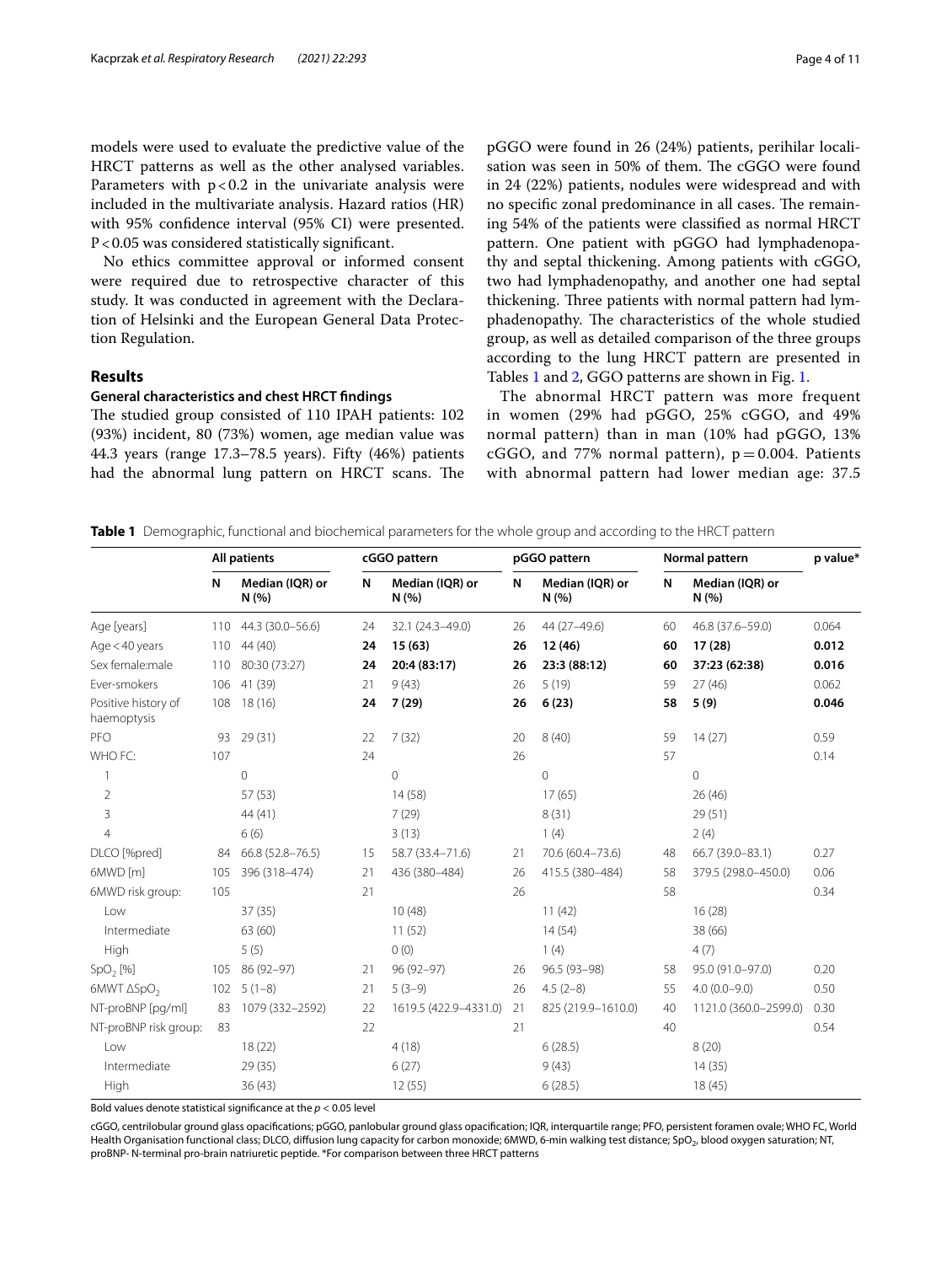|                                                                 | <b>All patients</b> |                          | cGGO pattern |                          |    | pGGO pattern           |    | Normal pattern           |       |
|-----------------------------------------------------------------|---------------------|--------------------------|--------------|--------------------------|----|------------------------|----|--------------------------|-------|
|                                                                 | N                   | Median (IQR) or<br>N(% ) | N            | Median (IQR) or<br>N(% ) | N  | Median (IQR) or<br>N(% | N  | Median (IQR) or<br>N(% ) |       |
| RAPm [mmHq]                                                     |                     | $107$ $8(5-11)$          | 24           | $10(8-13)$               | 26 | $7(4-10)$              | 57 | $8.0(5.0 - 10.0)$        | 0.024 |
| RAPm risk group:                                                | 107                 |                          | 24           |                          | 26 |                        | 57 |                          | 0.055 |
| l ow                                                            |                     | 51 (48)                  |              | 6(25)                    |    | 17(65)                 |    | 28 (49)                  |       |
| Intermediate                                                    |                     | 44 (41)                  |              | 13(54)                   |    | 8(31)                  |    | 23(40)                   |       |
| High                                                            |                     | 12(11)                   |              | 5(21)                    |    | 1(4)                   |    | 6(11)                    |       |
| PAPs [mmHq]                                                     | 108                 | 83 (69-97)               | 24           | 86 (69,5-102.5)          | 26 | 85 (73-95)             | 58 | 79.5 (67.0-93.0)         | 0.24  |
| PAPd [mmHg]                                                     | 108                 | $39.5(31 - 50)$          | 24           | 43.5 (33.5 - 54.0)       | 26 | 40.5 (29-49)           | 58 | 37.5 (29.0-47.0)         | 0.15  |
| PAPm [mmHq]                                                     | 108                 | $55(46.5 - 67.5)$        | 24           | $61.5(48.0 - 73.5)$      | 26 | 58.5 (46-67)           | 58 | 54.0 (44.0-64.0)         | 0.12  |
| CO [l/min]                                                      | 108                 | $4.4(3.7-5.2)$           | 24           | $4.2(3.6 - 5.1)$         | 26 | $4.2(3.7-4.6)$         | 58 | $4.7(3.7-5.3)$           | 0.20  |
| Cl [l/min/m <sup>2</sup> ]                                      | 108                 | $2.5(2.2 - 3.0)$         | 24           | $2.5(2.3-3.1)$           | 26 | $2.6(2.2 - 2.8)$       | 58 | $2.5(2.2-3.1)$           | 0.90  |
| CI risk group:                                                  | 108                 |                          | 24           |                          | 26 |                        | 58 |                          | 0.56  |
| Low                                                             |                     | 54 (50)                  |              | 10(42)                   |    | 16(62)                 |    | 28 (48)                  |       |
| Intermediate                                                    |                     | 42 (39)                  |              | 12(50)                   |    | 7(27)                  | 8  | 23(40)                   |       |
| High                                                            |                     | 12(11)                   |              | 2(8)                     |    | 3(11)                  |    | 7(12)                    |       |
| Svo <sub>2</sub> [%]                                            | 108                 | $61(53.5 - 69.0)$        | 24           | 63 (55.5 - 70.0)         | 26 | $61.5(53-69)$          | 58 | 59.0 (54.0-68.0)         | 0.68  |
| Svo <sub>2</sub> risk group:                                    | 108                 |                          | 24           |                          | 26 |                        | 58 |                          | 0.32  |
| l ow                                                            |                     | 36(33)                   |              | 9(38)                    |    | 10(39)                 |    | 17(29)                   |       |
| Intermediate                                                    |                     | 23(21)                   |              | 8(33)                    |    | 4(15)                  |    | 11(19)                   |       |
| High                                                            |                     | 49 (45)                  |              | 7(29)                    |    | 12(46)                 |    | 30(52)                   |       |
| PVR [Wood units]                                                | 108                 | $10.3(8.1 - 14.4)$       | 24           | $12.6(8.8 - 16.8)$       | 26 | $9.9(8.4 - 15.2)$      | 58 | $9.8(7.5 - 13.2)$        | 0.15  |
| Responder                                                       | 102                 | 22(22)                   | 23           | 5(22)                    | 23 | 7(30)                  | 56 | 10(18)                   | 0.47  |
| Risk group:                                                     | 110                 |                          | 24           |                          | 26 |                        | 60 |                          | 0.57  |
| Low                                                             |                     | 30(27)                   |              | 5(21)                    |    | 8(31)                  |    | 17(28)                   |       |
| Intermediate                                                    |                     | 66 (60)                  |              | 15(62)                   |    | 17(65)                 |    | 34 (57)                  |       |
| High                                                            |                     | 14(13)                   |              | 4(17)                    |    | 1(4)                   |    | 9(15)                    |       |
| Number of low-risk<br>factors                                   | 110                 | $2.0(1.0-4.0)$           | 24           | $2.0(1.0-3.0)$           | 26 | $3.0(2.0-4.0)$         | 60 | $2.0(0.0-3.5)$           | 0.072 |
| Number of intermedi- 110 3.0 (2.0-5.0)<br>ate/high-risk factors |                     |                          | 24           | $4.0(3.0 - 5.0)$         | 26 | $3.0(1.0-4.0)$         | 60 | $4.0(2.0-5.0)$           | 0.25  |

# <span id="page-4-0"></span>**Table 2** Haemodynamic parameters and risk factors for the whole group and according to the HRCT pattern

Bold values denote statistical signifcance at the *p* < 0.05 level

cGGO, centrilobular ground glass opacifcations; pGGO, panlobular ground glass opacifcation; IQR, interquartile range; RAPm, mean right atrial pressure; PAPs/d/m, systolic, diastolic and mean pulmonary artery pressures; CO, cardiac output; CI, cardiac index; SvO<sub>2</sub>, mixed venous blood oxygen saturation; PVR, pulmonary vascular resistance. \*For comparison between three HRCT patterns

<span id="page-4-1"></span>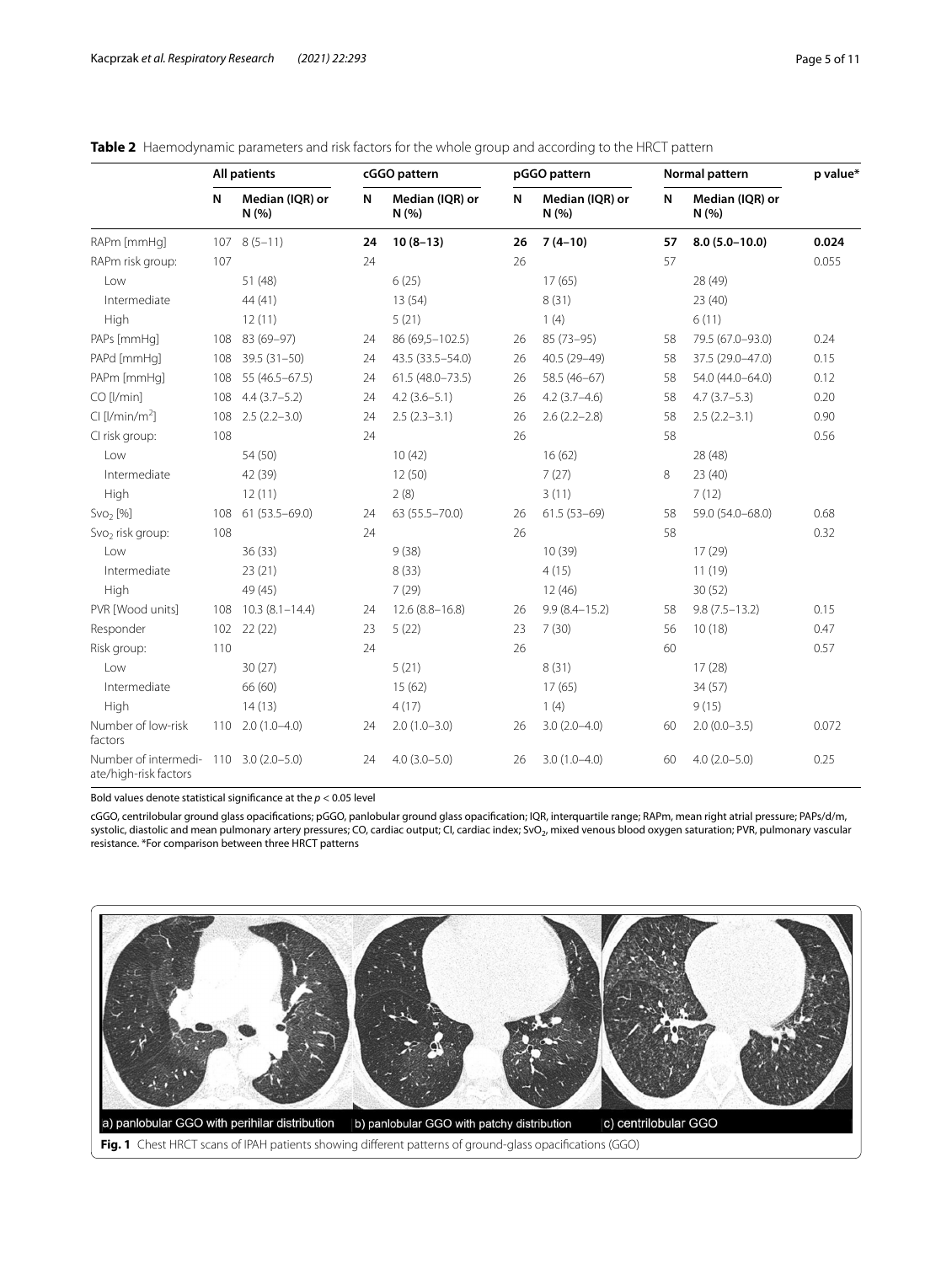$(26.6-49.6)$  vs 46.8  $(37.6-59.0)$  years, p = 0.029. The cGGO and pGGO groups had higher rates of patients with positive history of haemoptysis compared to the normal pattern group: 29% and 23% vs 9%,  $p = 0.046$ . There was no difference in WHO FC between the groups, but patients with the abnormal HRCT pattern had higher median value of 6MWD than patients with the normal pattern: 429 (380–484) vs 379 (298– 450) m,  $p = 0.018$ .

The distinctive features of the pGGO group were: (i) negative association with cigarette smoking: only 19% of these patients were ever-smokers vs 45% of the remaining patients,  $p=0.019$ , (ii) higher number of low-risk factors: 3.0 (2.0–4.0) vs 2.0 (0.0–3.0) in the remaining patients,  $p=0.024$ . The distinctive feature of the cGGO group was higher median RAPm: 10.0 (8.0–13.0) vs 7.0 (4.0–10.0) mmHg in the remaining patients,  $p = 0.008$ .

There were no significant differences between the lung HRCT patterns in terms of presence of patent foramen ovale, oxygen saturation, DLCO%pred, NT-proBNP, or haemodynamic parameters other than RAPm.

The results of logistic regressions are shown in Table [3](#page-5-0). The independent predictors for pGGO were: higher number of low-risk factors, lower CO, and positive history of haemoptysis. The independent predictors for cGGO were: younger age, higher RAPm, higher Svo<sub>2</sub>, and positive history of haemoptysis.

#### **Survival**

The median time of follow-up was  $5.0$  years, range  $0.1-$ 22.1 years. During this time 73 (66%) patients died (65 patients) or underwent LTx (8 patients), 26 (24%) patients were still alive at the end of the study, and 11 (10%) were lost to follow-up. The patients' LTx-free survival depending on the lung HRCT pattern is illustrated in Fig. [2](#page-6-0) and summarised in Table [4.](#page-6-1) The cGGO group had the lowest median LTx-free survival: 3.4 vs 6.2 and 5.8 years respectively for the pGGO and normal pattern groups. Within the frst year occurred 50%, 15%, and 0% of all the deaths/ LTx in the cGGO, pGGO and normal groups, respectively. 56% of unfavourable events in the cGGO group took place in frst 2 years.

For 71% of the patients all six risk factors were documented, further 24% had 5 risk factors available, 5% of patients had 2–4 risk factors documented. 27% of the patients were in the low-risk group, 60% in the intermediate-risk group, and 13% in the high-risk group. The median number of low-risk factors was 2, 23% of the patients had no low-risk factors, 27% had at least 4 low-risk factors. There were no significant differences in distribution of the HRCT patterns in the risk groups, but pGGO pattern was associated with a higher number of low-risk predictors compared to other patterns — Table [2.](#page-4-0) One- and two-year LTx-free survival didn't difer signifcantly between the three risk groups ( $p=0.3$  and  $p=0.5$ , respectively), or depending

<span id="page-5-0"></span>**Table 3** Univariate and multivariate logistic regression models for diferent patterns of ground glass opacifcation

|                            | cGGO                 |                             |                     |         |  |  |
|----------------------------|----------------------|-----------------------------|---------------------|---------|--|--|
|                            | <b>Univariate</b>    |                             | <b>Multivariate</b> |         |  |  |
|                            | Odds ratio (95% CI)  | p-value                     | Odds ratio (95% CI) | p-value |  |  |
| Haemoptysis                | 4.36 (1.22-15.56)    | 0.023                       | $6.34(1.39-28.95)$  | 0.015   |  |  |
| Age $<$ 40 years           | 4.22 (1.55-11.45)    | 0.005                       | 4.56 (1.41-14.47)   | 0.01    |  |  |
| 6MWD [m]                   | 1.005 (1.00007-1.01) | 0.047                       |                     |         |  |  |
| RAPm [mmHq]                | 1.11 (1.005-1.23)    | 0.04                        | $1.21(1.05-1.38)$   | 0.017   |  |  |
| Svo <sub>2</sub> [%]       | $1.02(0.97 - 1.08)$  | $1.11(1.03 - 1.19)$<br>0.42 |                     | 0.01    |  |  |
|                            | pGGO                 |                             |                     |         |  |  |
|                            | <b>Univariate</b>    | <b>Multivariate</b>         |                     |         |  |  |
|                            | Odds ratio (95% CI)  | p-value                     | Odds ratio (95% CI) | p-value |  |  |
| Haemoptysis                | $3.18(0.87 - 11.59)$ | 0.08                        | 5.09 (1.04-24.96)   | 0.041   |  |  |
| Female gender              | 4.77 (1.28–17.68)    | 0.02                        |                     |         |  |  |
| Cigarette smoking          | $0.28(0.09 - 0.85)$  | 0.024                       |                     |         |  |  |
| Number of low-risk factors | $1.33(1.02 - 1.73)$  | 0.036                       | $2.32(1.46 - 3.69)$ | 0.0003  |  |  |
| $CO$ [ $/min$ ]            | $0.68(0.43 - 1.09)$  | 0.11                        | $0.31(0.14 - 0.66)$ | 0.002   |  |  |

Bold values denote statistical signifcance at the *p* < 0.05 level

cGGO, centrilobular ground glass opacifcation; pGGO, panlobular ground glass opacifcation; 6MWD, 6-min walking test distance; RAPm, mean right atrial pressure;  $SvO<sub>2</sub>$ , mixed venous blood oxygen saturation; CO, cardiac output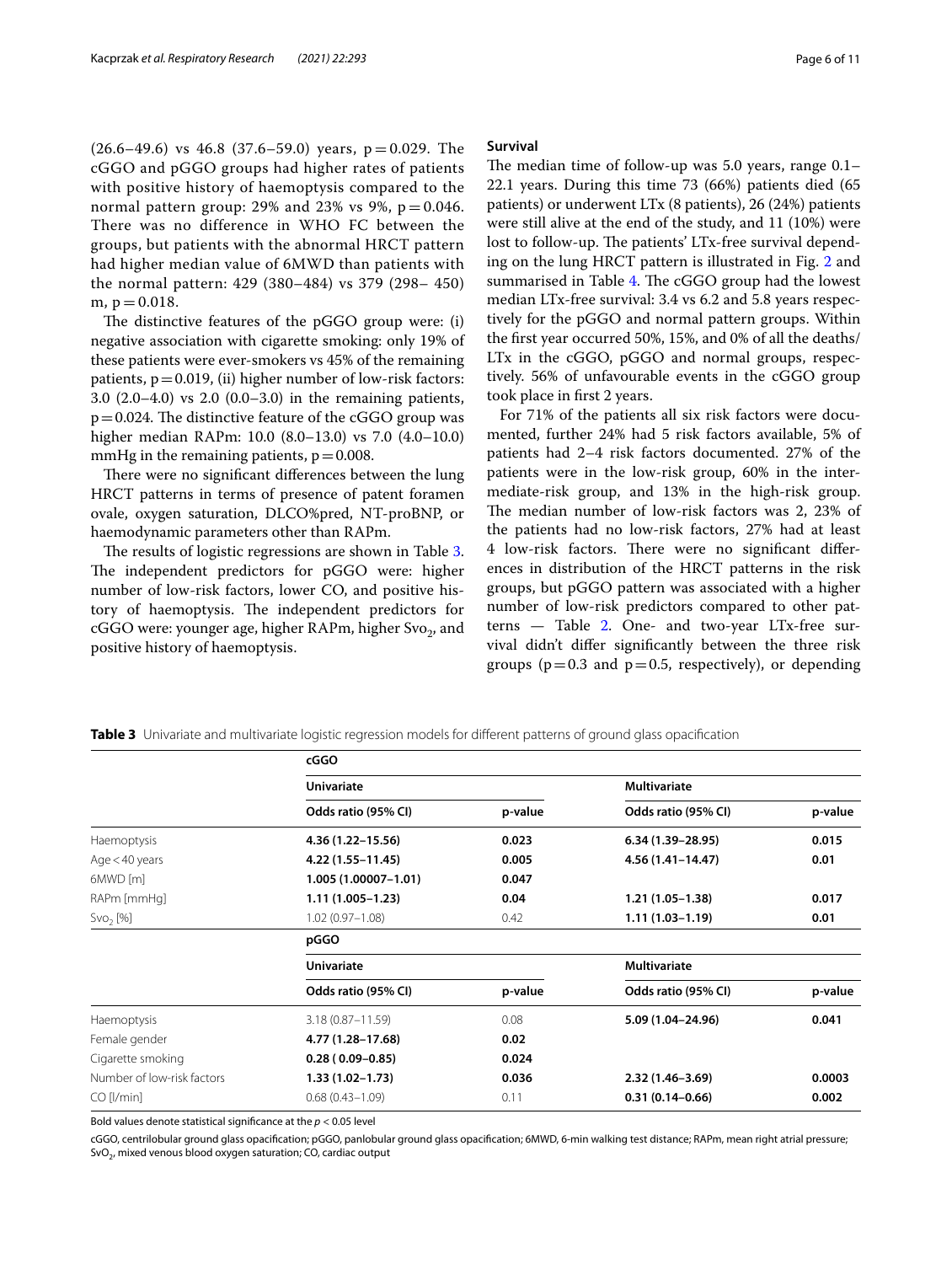

<span id="page-6-1"></span><span id="page-6-0"></span>**Table 4** Survival rates for the whole group and according to chest HRCT patterns

|         | Survival ratio (95%CI) [%] |                     |                   |                     |         |  |
|---------|----------------------------|---------------------|-------------------|---------------------|---------|--|
|         | Whole group                | cGGG pattern        | pGGO pattern      | Normal pattern      |         |  |
| 1-year  | 90.0 (84.4–95.6)           | $66.7(47.8 - 85.5)$ | 88.5 (76.2-100.0) | 100.0 (94.9-100.0)  | 0.00002 |  |
| 2-year  | 84.4 (77.6-91.2)           | $62.5(43.1 - 81.9)$ | 88.5 (76.2-100.0) | $91.4(84.2 - 98.6)$ | 0.0006  |  |
| 3-year  | 74.0 (65.7-82.3)           | 58.3 (38.6-78.1)    | 84.4 (70.4-98.5)  | 75.4 (64.5-86.7)    | 0.024   |  |
| 5-year  | 55.4 (45.9–64.9)           | 43.8 (23.2–64.3)    | 56.0 (365-75.6)   | $61.5(48.9 - 74.6)$ | 0.09    |  |
| 10-year | 34.9 (25.5 - 44.2)         | 29.2 (9.9-48.4)     | 30.2 (11.7–48.6)  | 39.7 (26.9–52.6)    | 0.12    |  |

Bold values denote statistical signifcance at the *p* < 0.05 level

cGGO, centrilobular ground glass opacifcations; pGGO, panlobular ground glass opacifcation

\* For comparison between cGGO and joined two remaining patterns

on number of low-risk factors ( $p=0.8$  and  $p=0.4$ , respectively).

All three patients with cGGO and either lymphadenopathy or septal thickening had survival shorter than 1 year. The patient with pGGO, lymphadenopathy and septal

thickening as well as all patients with normal pattern and lymphadenopathy survived longer than 2 years.

Signifcant independent predictors for negative outcome in the perspective of the whole follow-up were: intermediate/high risk group (HR 3.84, 95% CI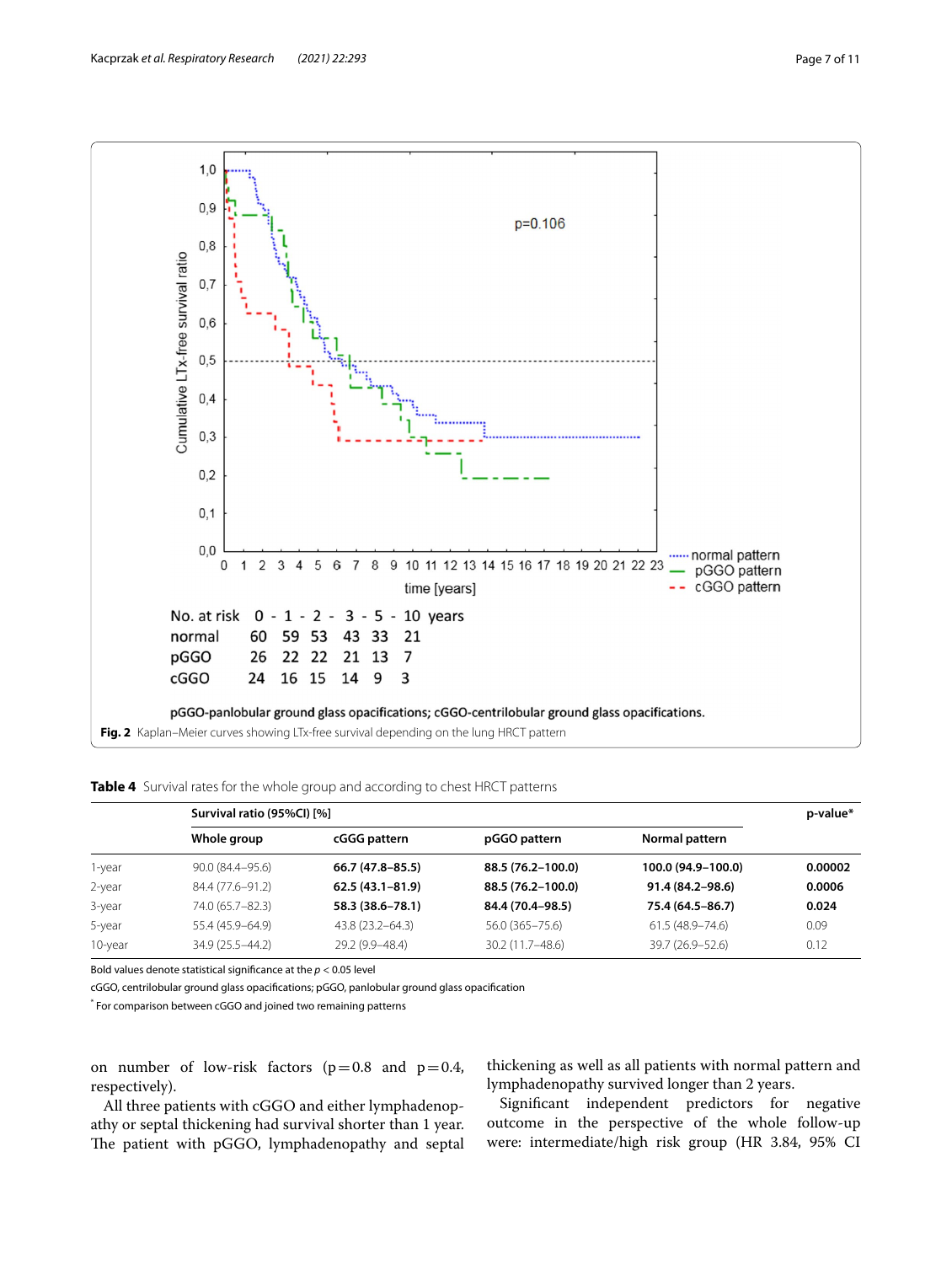## <span id="page-7-0"></span>**Table 5** Predictors of outcome in the 2-year perspective

|                             | DEATH or LTX In a 2-year perspective |         |                       |         |  |  |  |
|-----------------------------|--------------------------------------|---------|-----------------------|---------|--|--|--|
|                             | <b>Univariate</b>                    |         | Multivariate          |         |  |  |  |
|                             | Hazard ratio (95% CI)                | p-value | Hazard ratio (95% CI) | p-value |  |  |  |
| WHO FC 4                    | $5.89(1.64 - 21.19)$                 | 0.04    |                       |         |  |  |  |
| cGGO                        | 5.01 (1.95-13.00)                    | 0.0009  | $6.22(1.37-28.18)$    | 0.018   |  |  |  |
| DLCO [%pred]                | $0.96(0.93 - 0.99)$                  | 0.001   | $0.95(0.92 - 0.98)$   | 0.005   |  |  |  |
| NT-proBNP [pg/ml]           | 1.0003 (1.0001-1.0004)               | 0.003   |                       |         |  |  |  |
| $6MWT \Delta SpO2$ [%point] | 1.05 (0.999-1.1)                     | 0.05    | $1.13(1.04-1.22)$     | 0.004   |  |  |  |

Bold values denote statistical signifcance at the *p* < 0.05 level

WHO FC, World Health Organisation functional class; cGGO, centrilobular ground glass opacifcations; DLCO, difusion lung capacity for carbon monoxide; NT-proBNP, N-terminal pro-brain natriuretic peptide; 6MWT ΔSpO<sub>2</sub>, change of blood oxygen saturation during 6-min walking test

<span id="page-7-1"></span>**Table 6** Predictors of outcome in the whole follow-up perspective

|                              | DEATH or LTX in in the whole follow-up perspective |         |                       |         |  |  |
|------------------------------|----------------------------------------------------|---------|-----------------------|---------|--|--|
|                              | <b>Univariate</b>                                  |         | <b>Multivariate</b>   |         |  |  |
|                              | Hazard ratio (95% CI)                              | P-value | Hazard ratio (95% CI) | P-value |  |  |
| Male gender                  | 2.11 (1.29-3.45)                                   | 0.003   |                       |         |  |  |
| Cigarette smoking            | $1.63(1.01 - 2.64)$                                | 0.045   |                       |         |  |  |
| WHO FC 3-4                   | $1.92(1.21 - 3.06)$                                | 0.006   |                       |         |  |  |
| 6MWD [m]                     | $0.9977(0.9957 - 0.9997)$                          | 0.026   |                       |         |  |  |
| SpO <sub>2</sub> [%]         | $0.91(0.87 - 0.96)$                                | 0.0003  |                       |         |  |  |
| 6MWT $\Delta SpO2$           | $1.04(1.01 - 1.06)$                                | 0.009   |                       |         |  |  |
| DLCO [%pred]                 | $0.97(0.96 - 0.99)$                                | 0.0001  | $0.98(0.97 - 0.99)$   | 0.002   |  |  |
| NT-proBNP[pq/ml]             | 1.0002 (1.0001-1.0004)                             | 0.0002  |                       |         |  |  |
| RAPm [mmHq]                  | $1.07(1.02 - 1.12)$                                | 0.003   |                       |         |  |  |
| $CO$ [ $/min$ ]              | $0.77(0.62 - 0.97)$                                | 0.026   |                       |         |  |  |
| $Cl$ [ $l/min/m2$ ]          | $0.59(0.40 - 0.89)$                                | 0.01    |                       |         |  |  |
| Svo <sub>2</sub> [%]         | $0.97(0.95 - 0.99)$                                | 0.013   |                       |         |  |  |
| Non-responder                | $3.18(1.51 - 6.69)$                                | 0.002   |                       |         |  |  |
| Number of low-risk factors   | $0.76(0.66 - 0.88)$                                | 0.0002  |                       |         |  |  |
| Intermediate/high risk group | $4.15(2.05 - 8.37)$                                | 0.00007 | 3.84 (1.71-8.59)      | 0.001   |  |  |

WHO FC, World Health Organisation functional class; 6MWD, 6-min walking test distance; SpO<sub>2</sub>, blood oxygen saturation; 6MWT ΔSpO<sub>2</sub>, change of blood oxygen saturation during 6-min walking test; DLCO, diffusion lung capacity for carbon monoxide; NT-proBNP, N-terminal pro-brain natriuretic peptide; RAPm, mean right atrial pressure; CO, cardiac output; CI, cardiac index;  $SvO<sub>2</sub>$ , mixed venous blood oxygen saturation

1.71–8.59) and DLCO%pred (HR 0.98, 95% CI 0.97– 0.99). Independent predictors in the two-year perspective were: presence of cGGO (HR 6.22, 95 CI 1.37–28.18), DLCO%pred (HR 0.95, 95% CI 0.92–0.98), and decrease in oxygen saturation during 6-min walking test (HR 1.13, 95% CI 1.04–1.22). Results of uni- and multivariate Cox regressions are shown in Tables [5](#page-7-0) and [6](#page-7-1).

# **Discussion**

Chest HRCT plays an essential role in the workup of PH [[1\]](#page-9-0), and it is also common that the study is repeated during the disease course for various clinical reasons. The number of previous reports on lung HRCT appearance in IPAH is very limited  $[3, 6, 11-17]$  $[3, 6, 11-17]$  $[3, 6, 11-17]$  $[3, 6, 11-17]$  $[3, 6, 11-17]$ . We present the largest and most thorough analysis of the lung parenchyma attenuation inhomogeneity on HRCT scans of IPAH patients so far. We found mosaic attenuation in 46% of our patients: pGGO in 24%, and cGGO in 22% of the patients. Rates were similar to previously reported [[11](#page-10-17), [12,](#page-10-18) [17\]](#page-10-5) and confrmed high prevalence of GGO in these patients population. In only one study, including 15 IPAH patients, centrilobular pattern was more frequent than panlobular GGO pattern (80 vs 20%, respectively) [[6\]](#page-10-0).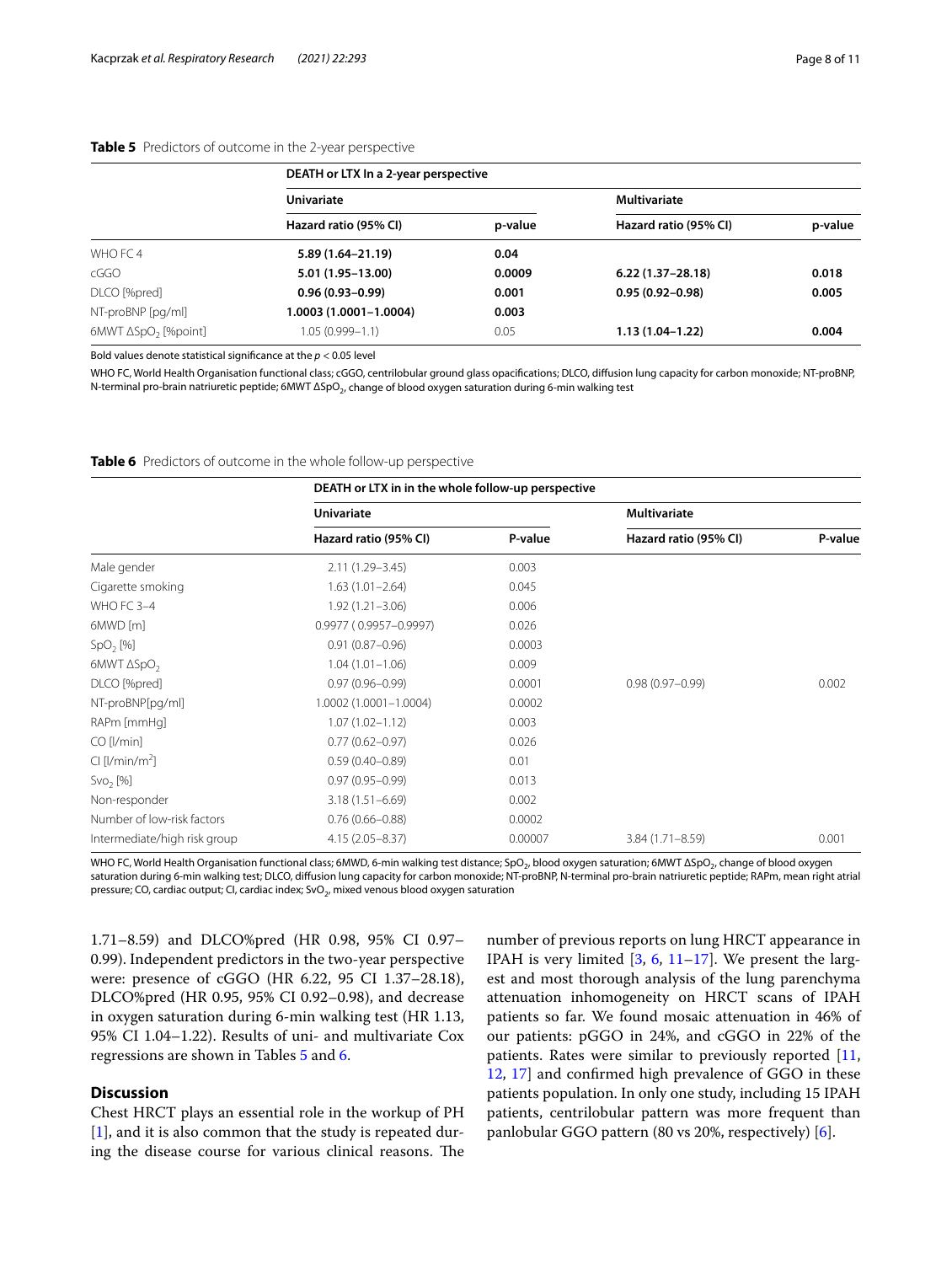In our study, the groups of patients with centri- and panlobular GGO patterns shared some similarities that distinguished them from the patients with normal pattern: more frequent female gender, younger age, better 6MWD, and positive history of haemoptysis. We failed to fnd explanation for association of GGO with gender and age. Better 6MWD could be secondary to younger age of these patients. Haemoptysis is a recognised complication of IPAH associated with poor prognosis  $[33]$  $[33]$ . The prevalence of haemoptysis in our study group was 16%. Tio et al. [[34](#page-10-23)] reported haemoptysis in 4.8% of 228 I/HPAH patients, Montani et al. [[3\]](#page-9-2) in 8.3% of 24 I/H/anorexigeninduced PAH, Ghigna et al. [[35\]](#page-10-24) in 57% of 44 patients who underwent LTx for I/HPAH. In the group reported by Tio et al. [\[34\]](#page-10-23), patients with haemoptysis in anamnesis were younger, had earlier PH onset and more dynamic haemodynamic worsening than remaining patients. Data on lung imaging were not provided. Haemoptysis in PAH results from concomitant involvement of bronchial circulation and intrapulmonary bronchopulmonary anastomoses leading to pulmonary haemorrhage [[36\]](#page-10-25). Alveolar haemorrhage is one of the explanations of GGO presence in PAH patients. Depending on bleeding extend and phase, it may appear either as cGGO or pGGO (patchy or confuent) [[37\]](#page-10-26). In about 25% of patients with various forms of PH, cholesterol granulomas with siderophages could be found in lung specimens [[15](#page-10-6), [38](#page-10-27)], and they were thought to be secondary to haemorrhage. There is no consensus whether cGGO seen on lung imaging studies correspond to cholesterol granulomas, small foci of haemorrhages, or extensive plexogenic arterial lesions [[15,](#page-10-6) [38](#page-10-27), [39](#page-10-28)].

We found features distinctive for each GGO pattern group. The cGGO group was characterised by the highest RAPm, and that was in agreement with previous studies on smaller groups [\[11](#page-10-17), [17\]](#page-10-5). Independent predictors of cGGO were: younger age, positive history of haemoptysis, higher RAPm, and higher Svo<sub>2</sub>. The pGGO group had the lowest rate of cigarette smokers and the highest median number of low-risk factors. Independent predictors of pGGO were: positive history of haemoptysis, higher number of low-risk factors, and lower CO.

We also demonstrated signifcant diferences in shortterm survival rates between the groups. Presence of cGGO turned out to have a negative prognostic value for outcome in a 2–year perspective, with sixfold increase in death/LTx risk. The  $1,2,3$ -year survival rates in the cGGO group were similar to those reported for high-risk group PAH patients in national and international registries [[20,](#page-10-29) [22\]](#page-10-20), although only 17% of cGGO patients were in the high-risk group at the baseline assessment. No prognostic value of pGGO compared to normal pattern was demonstrated. In our group, the prognostic value of HRCT pattern was superior to ESC/ERS risk stratifcation approach in respect to a 2-year survival, but it lost its signifcance in favour of the latter in the long-term perspective. This could be explained by the high mortality in the cGGO group in the frst years of follow-up, and small number of these patients staying in observation for longer than 6 years. It is also worth noting the signifcant prognostic value of DLCO%pred both in short and long observation.

In the clinical context of PAH with GGO present on HRCT lung scans, it is of utmost importance to diferentiate between IPAH and PAH with overt features of venous/capillaries (PVOD/PCH) involvement [[1](#page-9-0)]. Survival in PVOD/PCH is signifcantly worse than in other forms of PAH, with reported mean LTx-free survival  $1-2.5$  years  $[3, 4]$  $[3, 4]$  $[3, 4]$  $[3, 4]$ , and treatment with pulmonary vasodilators can cause pulmonary oedema [\[1](#page-9-0)]. A suspicion of PVOD/PCH is an indication for LTx referral [\[1](#page-9-0), [27,](#page-10-11) [28](#page-10-12)]. Although ultimate distinction can be made only on histopathologic or genetic basis, it is believed that diagnosis of PVOD/PCH may be established with high probability using a combination of non-invasive tests [\[1](#page-9-0), [3,](#page-9-2) [5,](#page-9-3) [6](#page-10-0)]. Diagnostic clues include very low DLCO, resting hypoxemia, severe exertional desaturation, and characteristic features on chest HRCT  $[1, 3, 5]$  $[1, 3, 5]$  $[1, 3, 5]$  $[1, 3, 5]$  $[1, 3, 5]$ . A triad of centrilobular ground-glass opacities, mediastinal lymphadenopathy, and smooth thickening of the interlobular septa is very suggestive for PVOD/PCH. Presence of at least two of the three features has a sensitivity of 75% and specifcity of 85% for PVOD/PCH; normal chest HRCT doesn't exclude PVOD/PCH, though [\[3](#page-9-2), [5\]](#page-9-3). It's estimated that 3–12% of IPAH clinical diagnoses are indeed PVOD/ PCH [[5](#page-9-3)]. It is possible that some patients in our cohort could have had PVOD/PCH. The radiological triad was seen in none of our patients, two patients with cGGO had lymphadenopathy, another one had septal thickening, one patient with pGGO had lymphadenopathy and septal thickening. According to the HRCT picture, 3.6% of our patients had higher level of suspicion of PVOD/ PCH. On the other hand, in patients with I/H/anorexigen-induced PAH, with no signs of PVOD/PCH on lung pathologic evaluation, cGGO were seen in 23–28%, septal thickening in 13–15%, and lymphadenopathy in 8% [[3,](#page-9-2) [6,](#page-10-0) [15](#page-10-6)], and coexistence of at least two of these fndings was present in 15% of the patients [[3\]](#page-9-2); so specifcity of cGGO for PVOD was only 73–77% [[3,](#page-9-2) [6](#page-10-0)]. As lung biopsy is contraindicated in PH, and access to genetic testing is limited, many PVOD/PCH diagnoses in reality are based on clinical observation. Applying a proper management is more important that making the specifc diagnosis. General principles of referring patients for LTx are: (i) a 2-year predicted survival of  $<$  50%, and (ii) a high likelihood of post-transplant survival  $[27]$  $[27]$ . The results of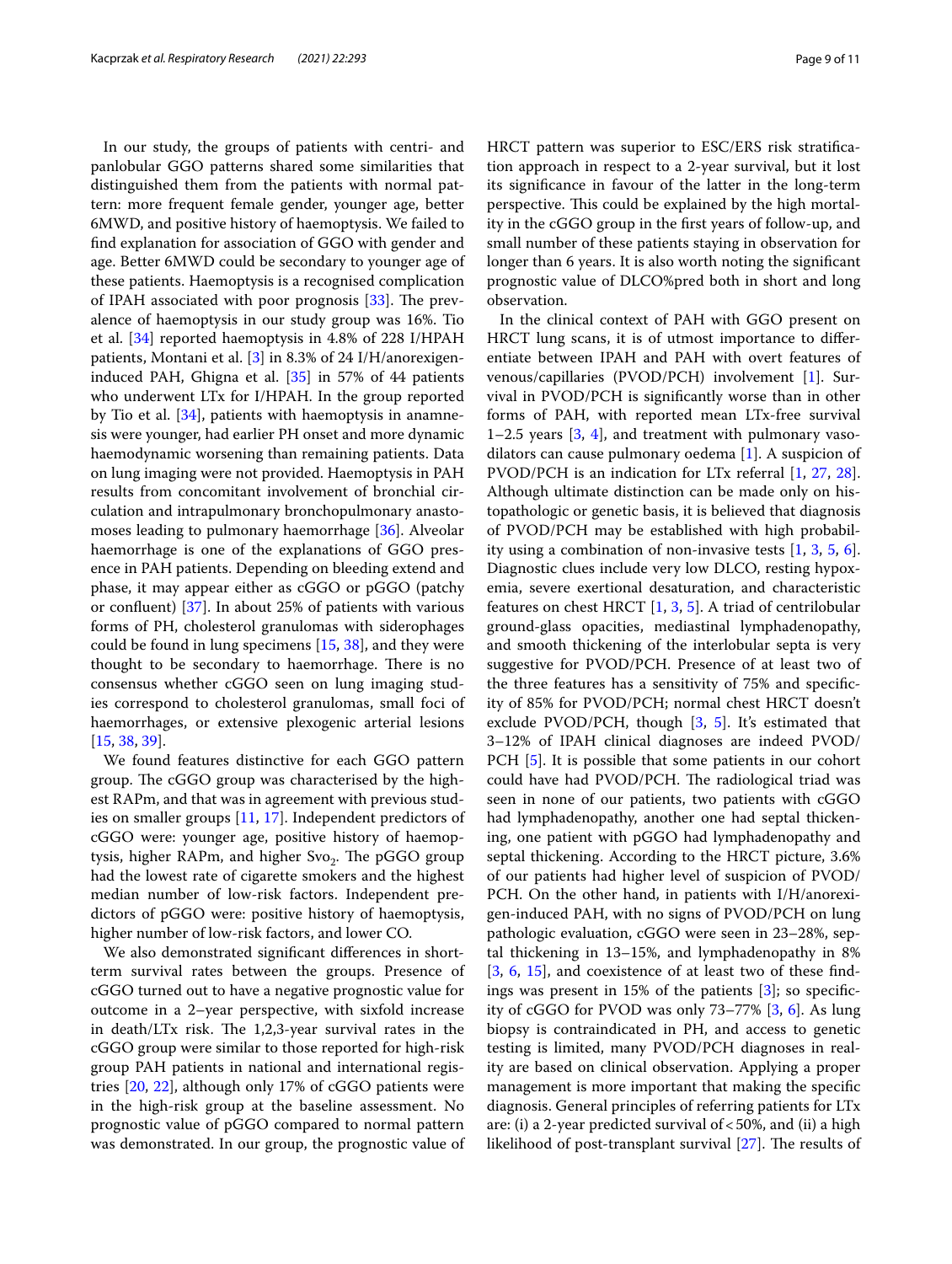our analysis indicate, that in patients with clinical diagnosis of IPAH with cGGO on the lung HRCT scans an early referral to LTx centres should be considered. With such approach, evaluation of the disease dynamic and response to medical treatment on one hand, and necessary LTx-related assessment on the other hand, could be done in parallel, improving timing for LTx listing.

Our research has shortcomings related to its retrospective character, possible selection bias, disregard of medical treatment in the analysis, and still small number of included patients. Nevertheless, it gives insights into different phenotypes of IPAH patients depending on lung HRCT pattern and proves independent signifcance of cGGO in predicting survival in a real-life patients cohort.

Further research is needed to elucidate many intriguing issues related to IPAH phenotype associated with GGO on lung HRCT, e.g. the histopathologic background of cGGO and pGGO, mutual dependence of causes and efects between GGO-related structures and PH course, relation between GGO and right ventricle performance assessed with echocardiography and/or cardiac magnetic resonance imaging, or efect of PAH-specifc treatment on GGO.

## **Conclusions**

GGO are frequent fndings on the lung HRCT scans of IPAH patients. Panlobular and centrilobular patterns of GGO are equally prevalent, but have diferent clinical signifcance. Presence of cGGO on HRCT scans of the lungs of IPAH patients has an add-on prognostic value for an outcome in a 2-year follow-up in reference to already well-established prognostic factors collected in the ESC/ERS multidimensional risk assessment tool, and could serve as an complementary element in making therapeutic decisions, e.g. the timing of referral for LTx assessment.

#### **Abbreviations**

PH: Pulmonary hypertension; PAPs/d/m: Systolic, diastolic, mean pulmonary artery pressures; RHC: Right heart catheterisation; PAH: Pulmonary arterial hypertension; PVR: Pulmonary vascular resistance; PAWP: Pulmonary artery wedge pressure; IPAH: Idiopathic pulmonary arterial hypertension; HPAH: Heritable pulmonary arterial hypertension; HIV: Human immunodefciency virus; BMPR2: Bone morphogenetic protein receptor 2; PVOD: Pulmonary veno-occlusive disease; PCH: Pulmonary capillary haemangiomatosis; LTx: Lung transplantation; EIF1AK4: Eukaryotic translation initiation factor 2alpha kinase 4; DLCO: Lung difusion capacity for carbon monoxide; HRCT: High resolution computed tomography; GGO: Ground-glass opacities; cGGO: Centrilobular ground-glass opacities; pGGO: Panlobular ground-glass opacities; ESC: European Society of Cardiology; ERS: European Respiratory Society; WHO FC: World Health Organisation functional class; NT-proBNP: N-terminal probrain natriuretic peptide; %pred: Percent of predicted value; RAPm: Mean right atrial pressure; CO: Cardiac output; CI: Cardiac index; Svo<sub>2</sub>: Mixed venous blood oxygen saturation; IQR: Interquartile range; 6MWD: Six-minute walking test distance; HR: Hazard ratio; 95% CI: 95% Confdence interval; PFO: Persistent foramen ovale; SpO<sub>2</sub>: Blood oxygen saturation.

#### **Acknowledgements**

Not applicable.

## **Authors' contributions**

AK contributed to the conception and design of the work, data acquisition, statistical analysis and data interpretation, manuscript drafting. MS supervised the project and contributed to the conception and design of the work, data acquisition and interpretation, manuscript revision. BB was responsible for the radiological assessment. MK, AF, MF, MWM, SD contributed to data acquisition and manuscript revision. AT substantially revised the work for important intellectual content. All authors assisted in the editing and approval of the submitted paper. All authors read and approved the fnal manuscript.

### **Funding**

This research did not receive any specifc funding.

#### **Availability of data and materials**

The datasets used and analysed during the current study are available from the corresponding author on reasonable request.

#### **Declarations**

#### **Ethics approval and consent to participate**

No ethics committee approval or informed consent were required due to retrospective character of this study. It was conducted in agreement with the Declaration of Helsinki and the European General Data Protection Regulation.

#### **Consent for publication**

Not applicable.

#### **Competing interests**

AT reports personal fnancial support and fees from Actelion, AOP, Bayer, MSD and Pfzer outside the submitted work. The other authors report no confict of interest associated with the content of this paper.

#### **Author details**

<sup>1</sup>1st Department of Lung Diseases, National Tuberculosis and Lung Diseases Institute, Płocka 26, 01‑138 Warsaw, Poland. 2 Radiology Department, National Tuberculosis and Lung Diseases Institute, Warsaw, Poland. <sup>3</sup> Department of Pulmonary Circulation and Thromboembolic Diseases, Medical Centre of Postgraduate Education, European Health Centre Otwock, Otwock, Poland. 4 Department of Cardiology, Institute of Mother and Child, Warsaw, Poland.

## Received: 20 June 2021 Accepted: 9 November 2021 Published online: 17 November 2021

## **References**

- <span id="page-9-0"></span>Galie N, Humbert M, Vachiery JL, Gibbs S, Lang I, Torbicki, et al. ESC/ERS Guidelines for the diagnosis and treatment of pulmonary hypertension: the Joint Task Force for the Diagnosis and Treatment of Pulmonary Hypertension of the European Society of Cardiology (ESC) and the European Respiratory Society (ERS): endorsed by: Association for European Paediatric and Congenital Cardiology (AEPC), International Society for Heart and Lung Transplantation (ISHLT). Eur Respir J. 2015;2015(46):903–75.
- <span id="page-9-1"></span>2. Simonneau G, Montani D, Celermajer DS, Denton CP, Gazoulis MA, Krowka M, et al. Haemodynamic definitions and updated clinical classifcation of pulmonary hypertension. Eur Respir J. 2019;53:1801913.
- <span id="page-9-2"></span>3. Montani D, Achouh L, Dorfmüller P, Le Pavec J, Sztrymf B, Tchérakian C, et al. Pulmonary veno-occlusive disease: clinical, functional, radiologic, and hemodynamic characteristics and outcome of 24 cases confrmed by histology. Medicine (Baltimore). 2008;87:220–33.
- <span id="page-9-4"></span>4. Pérez Núñez M, Alonso Charterina S, Pérez-Olivares C, Revilla Ostolaza Y, Morales Ruiz R, Enguita Vallas AB, et al. Radiological findings in multidetector computed tomography (MDCT) of hereditary and sporadic pulmonary veno-occlusive disease: certainties and uncertainties. Diagnostics (Basel). 2021;11:141.
- <span id="page-9-3"></span>5. Montani D, Lau EM, Dorfmüller P, Girerd B, Jaïs X, Savale L, et al. Pulmonary veno-occlusive disease. Eur Respir J. 2016;47:1518–34.